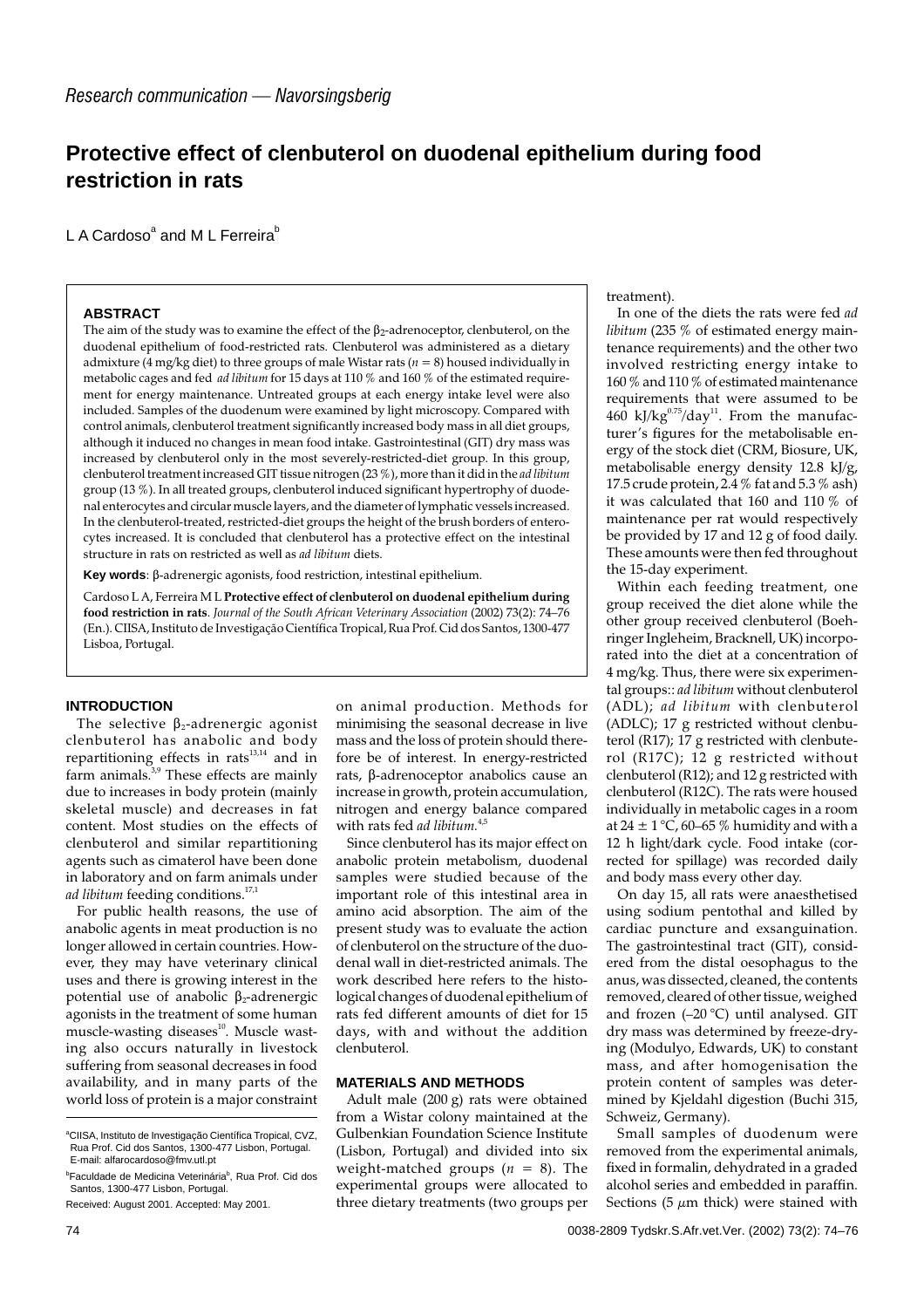Table 1: **Mass, and protein and histological features of the duodenum of rats fed various diets with and without clenbuterol.**<sup>a</sup>

| Feature measured                          | Dietary group <sup>D</sup> |                 |                   |        |                 |              |                   |        |           |                |                  |        | F-test <sup>j</sup> |                   |                     |                   |
|-------------------------------------------|----------------------------|-----------------|-------------------|--------|-----------------|--------------|-------------------|--------|-----------|----------------|------------------|--------|---------------------|-------------------|---------------------|-------------------|
|                                           | R <sub>12</sub>            |                 | <b>RC12</b>       |        | R <sub>17</sub> |              | <b>RC17</b>       |        | <b>AD</b> |                | ADL <sup>c</sup> |        | LSD'                | Diet              | Trt.                | Diet $\times$ Trt |
| Food intake (q)                           | 175.7                      | (2.8)           | 178.7             | (0.5)  | 252.7           | (1.1)        | 248.9             | (1.4)  | 363.6     | (9.5)          | 379.3            | (6.8)  | 30.3                | $171.4^2$         | 0.26                | 0.504             |
| Weight gain (g)                           | $-0.6$                     | (2.1)           | $25.4***$         | (3.2)  | 37.8            | (2.4)        | $56.3***$         | (3.5)  | 97.6      | (5.2)          | 128.4**          | (7.4)  | 12.5                | $272.9^2$         | $49.2^2$            | 1.008             |
| $GITd$ mass (q)                           |                            | $1.02$ $(0.02)$ | $1.29**$ (0.09)   |        |                 | 1.53 (0.07)  | 1.53              | (0.05) |           | 2.52(0.19)     | 2.85             | (0.36) | 0.13                | 40.7 <sup>x</sup> | 1.9                 | 0.49              |
| GIT <sup>d</sup> protein (%)              |                            | 72.32 (1.79)    | $89.02***$ (2.77) |        |                 | 62.95 (1.85) | 63.77             | (1.03) |           | 48.37 (1.28)   | $54.52*$         | (1.93) | 5.43                | $125.6^X$         | $22.5^{\text{X}}$   | $11.6^x$          |
| Musc. thickness <sup>e</sup> ( $\mu$ m)   | 107.64 (8.44)              |                 | 120.12*           | (4.75) | 113.52 (4.22)   |              | 130.34*           | (6.33) |           | 106.92 (11.61) | 129.88**         | (6.97) | 14.52               | 1.42              | $7.47^{2}$          | 0.20              |
| Enteroc. height <sup>1</sup> ( $\mu$ m)   |                            | 18.30 (1.08)    | 22.82*            | (3.21) |                 | 20.04 (1.36) | 25.84*            | (2.31) |           | 23.46 (1.63)   | $33.32**$        | (2.17) | 3.02                | $18.32^{2}$       | $37.64^2$ 239       |                   |
| Brush b. height <sup>g</sup> ( $\mu$ m)   |                            | 1.72(0.15)      | $2.24***(0.12)$   |        |                 | 1.74 (0.16)  | $1.90*$           | (0.18) |           | 1.77 (0.13)    | 1.71             | (0.24) | 0.02                | 16.3              | $40.3^{2}$          | $16.3^2$          |
| Diam. ax. lacteal <sup>n</sup> ( $\mu$ m) | 0.5                        | (0.08)          | $24.2***$ (5.24)  |        |                 | 0.64(0.15)   | $14.88***$ (2.42) |        |           | 6.02(1.3)      | $16.32***(2.4)$  |        | 3.56                | 4.63 <sup>y</sup> | 158.24 <sup>2</sup> | $9.67^2$          |

<sup>a</sup>Values are means (SEM,  $n = 8$ ).

\*P < 0.05; \*\*P < 0.01; \*\*\*P < 0.001 vs respective control group (Student's unpaired t-test).

 $<sup>b</sup>$ Diets: R12, R17 fed at 12 and 17 g daily; ADL available ad libitum.</sup>

Indicates added clenbuterol.

<sup>d</sup>GIT = gastrointestinal tract.

<sup>e</sup>Musc. thickness = circular muscle thickness.

<sup>f</sup>Enteroc. height = enterocyte height.

<sup>g</sup>Brush b. height = brush border height.

h<br>Diam.ax. lacteal = diameter of axial lacteal.

<sup>i</sup>LSD = least significant difference between groups (ANOVA).

For *t*-test results:  $x = P < 0.05$ ;  $y = P < 0.01$ ;  $z = P < 0.001$  for *F*-ratio significance levels.

hematoxylin and eosin (HE), for light microscopy.

The thickness of smooth muscle layers, diameter of lacteals, height of enterocytes and brush borders were measured. For each study animal, five duodenal histological sections were evaluated and the results analysed by ANOVA to determine the effects of feeding level, clenbuterol treatment and their interaction. *Post hoc* significant differences between various treatment groups were identified by the least significant difference test (LSD, *P* < 0.05). Within each feeding level, significant differences between untreated and clenbuterol-treated rats were determined using Student's *t*-tests for unmatched data. All probabilities are two-tailed.

### **RESULTS**

At all levels of food intake, clenbuterol treatment resulted in greater body mass gains than in the respective control groups (Table 1). By the end of the experimental period, mass gains had increased by 32  $\%$  and 49  $\%$  respectively in the ADLC and R17C groups. The most severely-restricted-diet rats (R12) lost mass (0.6 g), but the effect of clenbuterol was to reverse this and produce a mass gain of 25 g. Table 1 also shows that GIT dry mass was significantly increased by clenbuterol treatment only in the severely-restricted-diet rats (RC12), which were 26 % heavier than the controls. GIT protein content (percentage of dry matter), relative to the control values, was much more increased in the RC12 group (23 %) than in the *ad libitum*-fed, clenbuterol-treated rats (12.8 %). Clenbuterol treatment also induced significant increases in circular muscle thickness, enterocyte height and the diameter of axial lacteals in rats on all



Fig. 1**: Duodenum of diet-restricted rat, with clenbuterol treatment (group RC12). Compared to Fig. 2, there is an increase in blood and lymphatic vessel diameters and hypertrophy of enterocytes and their brush borders.** Scale bar = 20 µm. H&E, ×400.

diets. Brush border height was increased by clenbuterol treatment in both restricted-diet groups.

Oedema was present in the intestinal villi of the clenbuterol-treated severelyrestricted-diet group (Fig. 1) but not in the control animals (Fig. 2). These figures also show that the clenbuterol-treated, severely-restricted-diet group maintained better anatomical and functional integrity than did the control group.

#### **DISCUSSION**

Clenbuterol's anabolic effect on protein metabolism could be responsible for the increase in GIT dry mass that

Fig. 2: **Duodenum of diet-restricted rat, without clenbuterol treatment.** Scale bar = 20 µm. H&E, ×400.

was observed in the treated, severelyrestricted-diet group and is probably related to the increase in protein concentration. Increased food absorption can be associated with increased lymphatic vessel diameter. In fact, it has been shown that clenbuterol increases protein digestibility in rats on a very restricted diet $^6$ .

The oedema that was observed in the intestinal villi of clenbuterol-treated severely-restricted-diet rats (RC12) could be due to increased local blood pressure caused by the  $\beta$ -agonist. The oedema can also be due to an increased permeability of enterocyte 'tight junctions' which is inversely related to intracellular calcium  $concentration<sup>12</sup>$ . Reduction of intercellular calcium is one of the  $\beta$ -adrenoceptor effects<sup>15</sup>. Compared to the control group,